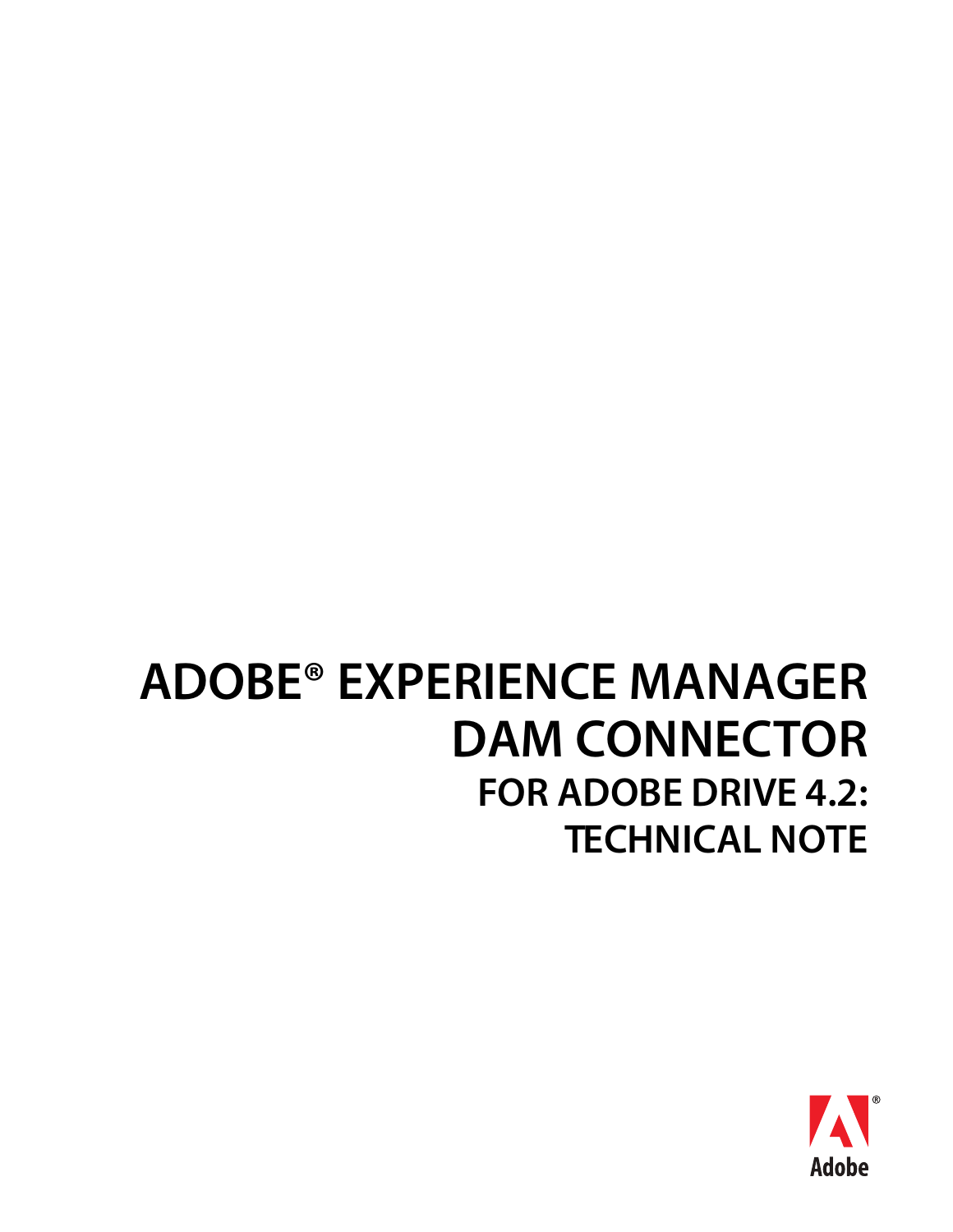#### © 2013 Adobe Systems Incorporated. All rights reserved.

#### Technical Note: Adobe Experience Manager DAM Connector for Adobe Drive 4.2

Adobe, the Adobe logo, Creative Suite, Illustrator, InCopy, InDesign, and Photoshop are either registered trademarks or trademarks of Adobe Systems Inc. in the United States and/or other countries. Microsoft and Windows are registered trademarks or trademarks of Microsoft Corporation in the United States and/or other countries. Apple, Mac OS, and Macintosh are trademarks of Apple Computer, Inc., registered in the United States and other countries. Java and Sun are trademarks or registered trademarks of Oracle Corporation, in the United States and other countries. All other trademarks are the property of their respective owners.

The information in this document is furnished for informational use only, is subject to change without notice, and should not be construed as a commitment by Adobe Systems Inc. Adobe Systems Inc. assumes no responsibility or liability for any errors or inaccuracies that may appear in this document. The software described in this document is furnished under license and may only be used or copied in accordance with the terms of such license.

Adobe Systems Inc., 345 Park Avenue, San Jose, California 95110, USA.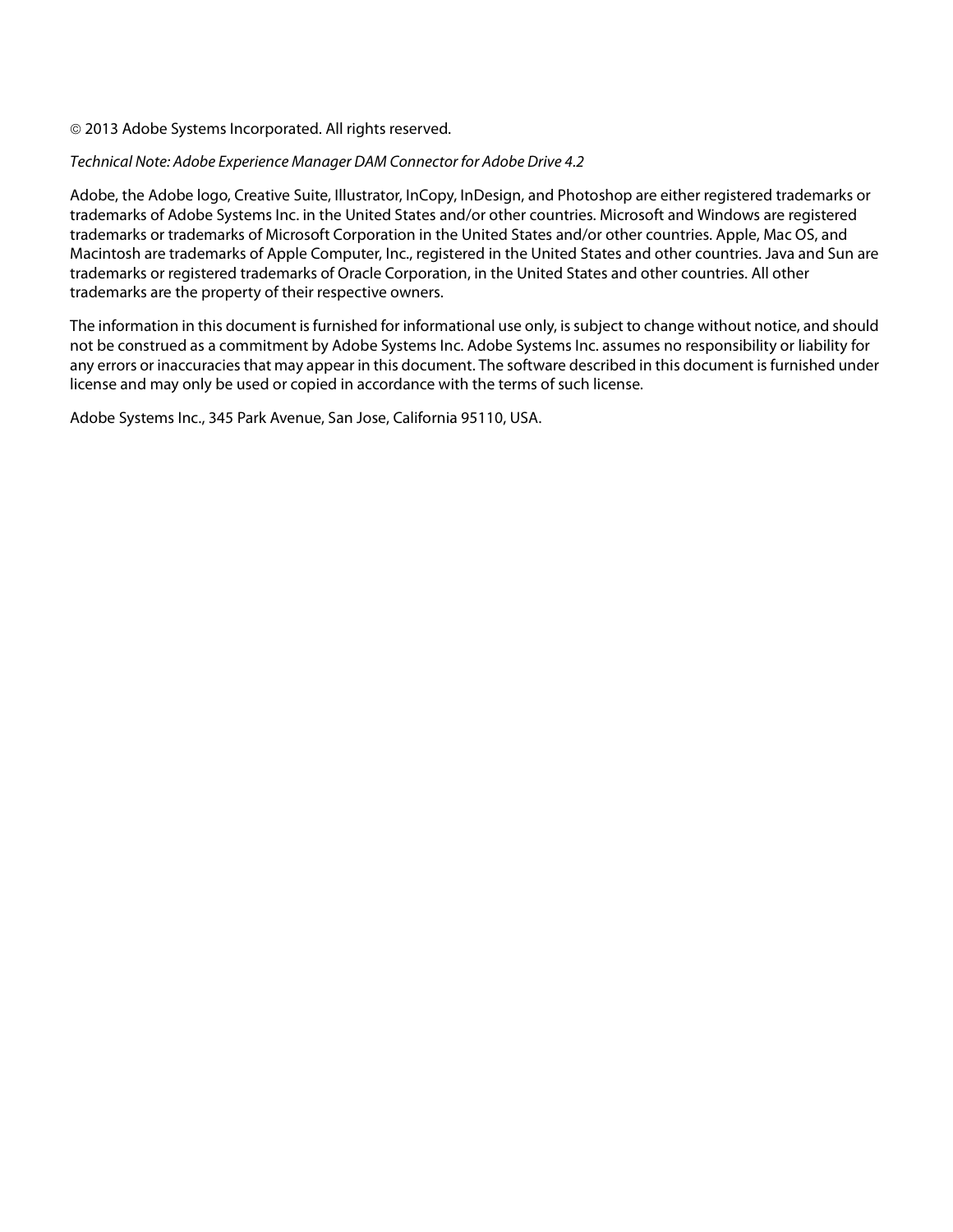# **AEM DAM Connector for Adobe® Drive 4.2**

# **Overview**

Adobe Drive 4.2 enables you to connect Creative Suite® 6 to Digital Asset Management (DAM) servers. The connected servers appear in your computer as a mounted hard drive or mapped network drive. Once connected, you can access server files through Windows Explorer or Mac OS Finder, as well as the platform-specific file-access dialogs, and directly through the UI of integrated applications.

Adobe Drive 4.2 is extensible; an SDK allows partners and third parties to create *connectors* for particular asset management systems. Adobe provides some ready-made connectors. The Adobe Experience Manager Digital Asset Management Connector (AEM DAM Connector) enables access to [Adobe](http://adobe.com/go/aem)  [Experience Manager Digital Asset Management](http://adobe.com/go/aem) (AEM DAM).

## **Supported features**

The connector supports these features:

- $\blacktriangleright$  Connecting to and disconnecting from a server
- $\blacktriangleright$  Browsing documents and folders.
- ▶ Creating and deleting documents and folders
- Moving and copying documents and folders
- ▶ Checking documents out and in
- Managing document versions
- Searching documents
- Thumbnails and preview icons in Adobe Bridge
- ▶ Thumbnails in the Show Versions dialog
- Viewing, editing, and searching XMP metadata in Adobe Bridge

# **Using the AEM DAM Connector**

Before connecting, you must obtain the URL for the AEM DAM server from the server administrator, as well as a valid user ID and password.

This document uses the localhost server in examples; this works if you have default server installation on your local machine. You must replace localhost with the server URL when you connect to a remote server. For example, to access an AEM DAM server in a default installation on your local machine:

**SERVER URL:** <http://localhost:4502>

**USERNAME:** myName

**PASSWORD:** xxxx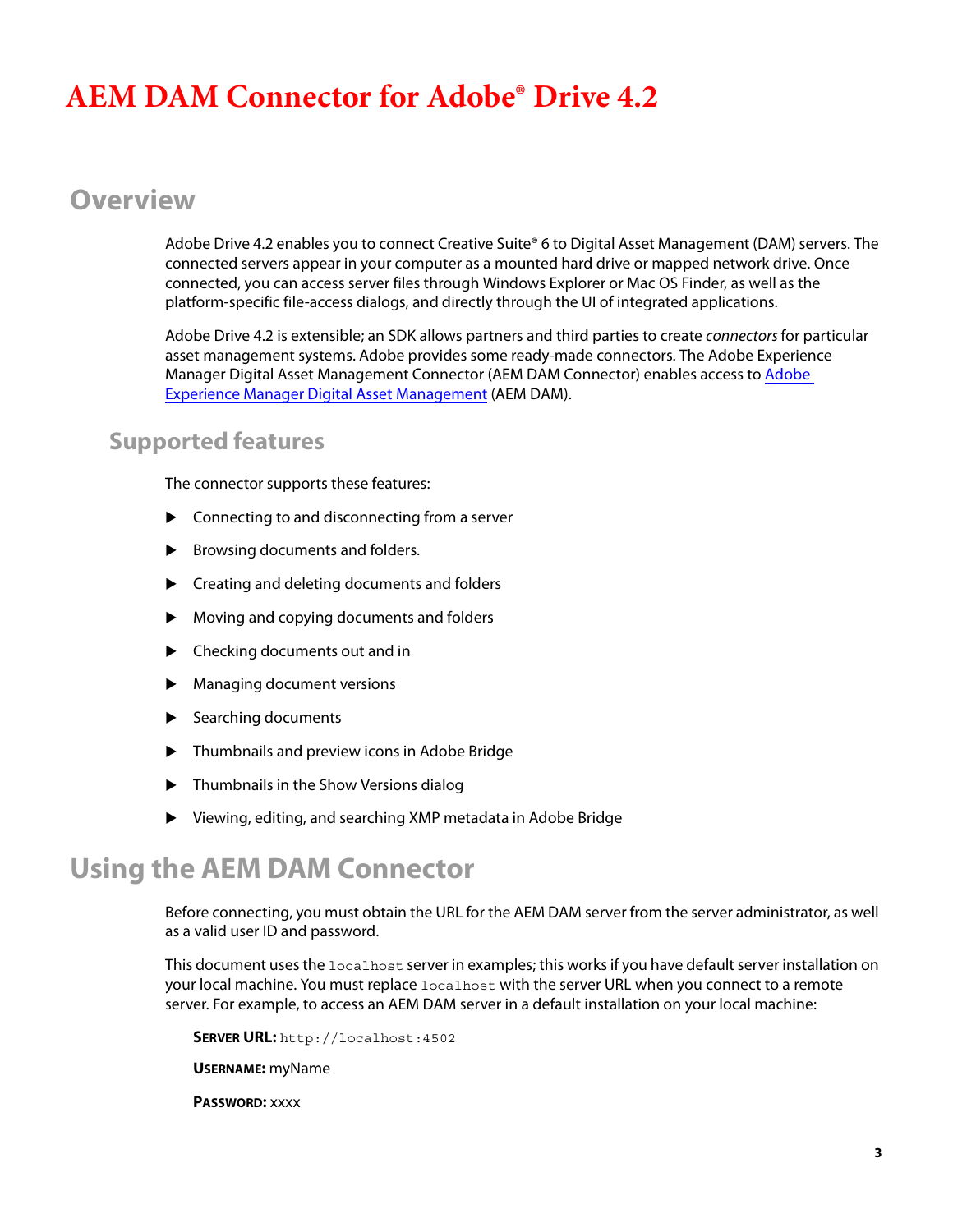# **Connecting to a server**

To connect to an AEM DAM server:

- 1. Start the Adobe Drive application.
	- $\triangleright$  In Windows Explorer, right-click a folder, a file, or your desktop, and choose **Adobe Drive 4 > Connect To** from the context menu.
	- $\triangleright$  In Mac OS, CTRL-click a folder or file in Finder or your desktop, and choose **More > Adobe Drive 4 > Connect To** from the context menu.

| Adobe Drive 4                    |                                                                      |                                                                                                                                                                                                             |        | $-x$<br>$\Box$<br>$\Box$    |
|----------------------------------|----------------------------------------------------------------------|-------------------------------------------------------------------------------------------------------------------------------------------------------------------------------------------------------------|--------|-----------------------------|
| <b>Adobe</b> Drive               |                                                                      |                                                                                                                                                                                                             |        | Home Settings Updates About |
| Connector<br>₩<br><b>AEM DAM</b> |                                                                      | ADOBE" EXPERIENCE MANAGER DAM<br>Connect to Adobe Experience Manager DAM<br>Click have to learn more and try it out                                                                                         |        |                             |
| CMIS<br>CMIS<br>m.               | <b>Server URL:</b><br>Username:<br>Password:<br><b>Display Name:</b> | AEM-Server:4502<br><b>JoeUser</b><br><b>WANNA</b><br>AEM<br>Remember me<br>Enable asset editing offline when server is not available<br>ш<br>Automatically connect to this server when computer starts<br>о | Cancel | Connect                     |

#### 2. Click **Add Drive**.

- 3. If you have the name of a preset server, click it to display the Server URL. Otherwise enter the Server URL manually.
- 4. Enter your connection details. For example:

| Server URL: http://localhost:4502 |
|-----------------------------------|
| Name: MyUsername                  |
| Password: xxxxxx                  |
| Display Name: AEM                 |

Do not use spaces or special characters other than underscore and dash in the display name.

5. Click **Connect**.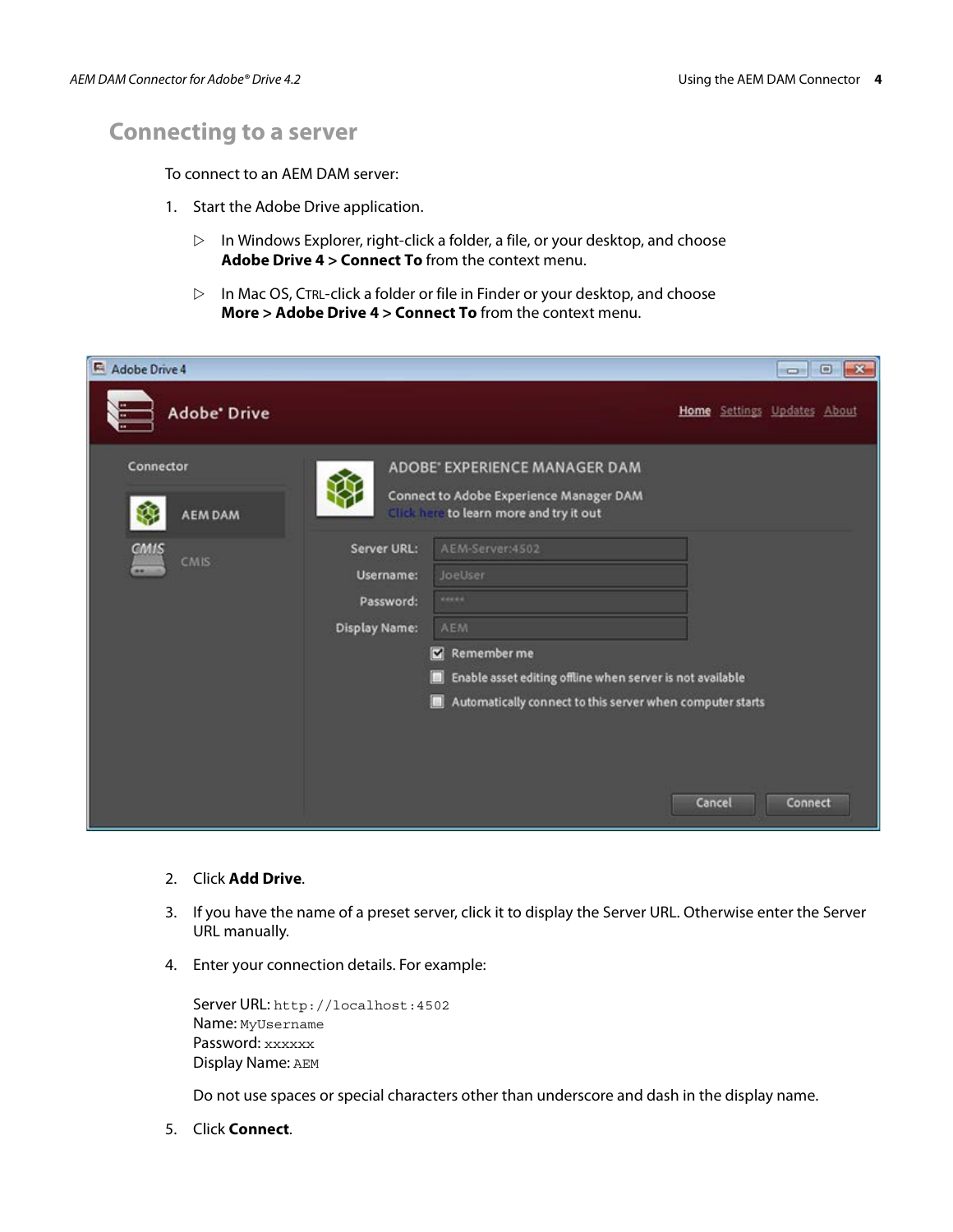- 6. Check that the server has been mounted in the file browser:
	- $\triangleright$  In Windows Explorer, it should be under My Computer.
	- $\triangleright$  In Mac OS Finder, it should be under Devices.

#### **Troubleshooting**

If connection fails, open a web browser and test whether the server is available using the server URL. For example, if you enter <http://localhost:4502> and authenticate with your credentials, you should see the AEM DAM login screen, and be able to navigate to and open DAM access to digital assets.

- If you receive no response or an empty response, your server might not be available or your credentials might be incorrect.
- If you do not have DAM access, check that you have the Digital Asset Management capability installed; the connector does not work with a DAM server that does not have this capability.

#### **Disconnecting**

- **In Windows Explorer:** Right-click the AEM DAM drive and choose Disconnect from the context menu.
- **In Mac OS Finder:** CTRL-click the AEM DAM drive device and choose Eject from the context menu.
- **In Adobe Bridge:** Select Adobe Drive in the Favorites panel. Right-click (in Windows) or CTRL-click (in Mac OS) the AEM DAM drive and choose Disconnect from the context menu.
- **In Adobe Drive 4.2:** Select the server to be disconnected from Recent Connections and click Disconnect.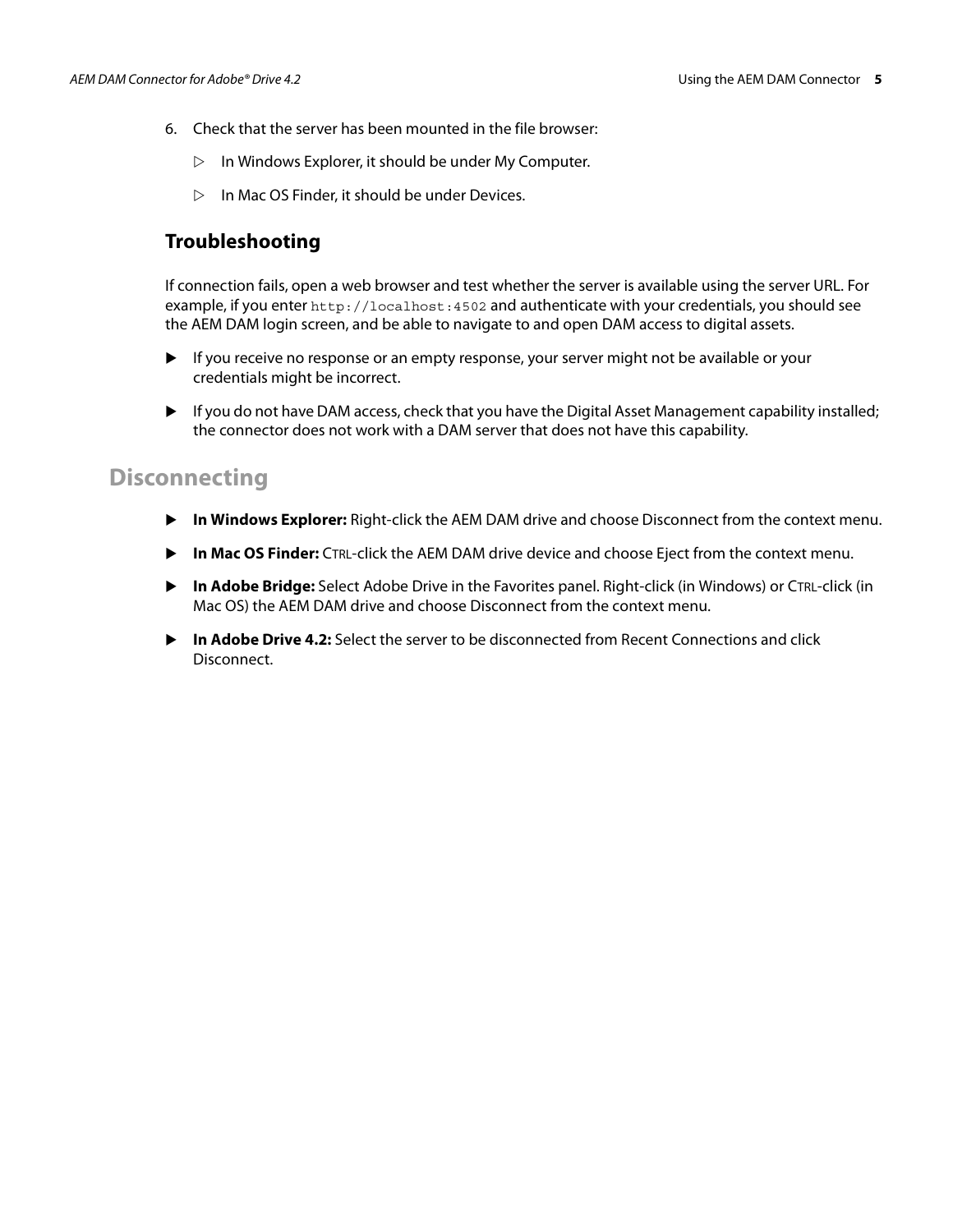# **Browsing and manipulating documents and folders.**

Once you are connected, Adobe Drive 4.2 presents documents and folders from your AEM DAM server in a network drive on your computer. You can view the server's files in Windows Explorer or Mac OS Finder. You can also access these files in Open, Save As, and other file management dialog boxes.



You can also use the UI for your AEM DAM server to view and manipulate documents and folder.

|                               | AEM Assets   Diamond<br>$\times$ |                |  |  |  |  |
|-------------------------------|----------------------------------|----------------|--|--|--|--|
| Marketing Cloud > Assets<br>0 |                                  |                |  |  |  |  |
| E Y                           | 三〇八日子                            | Diamond $\sim$ |  |  |  |  |
| Projects                      |                                  |                |  |  |  |  |
| <b>Sites</b>                  |                                  |                |  |  |  |  |
| <b>Assets</b>                 |                                  |                |  |  |  |  |
| <b>Communities</b>            | <b>Renditions</b>                |                |  |  |  |  |
| Feed                          |                                  |                |  |  |  |  |
| <b>Tools</b>                  |                                  |                |  |  |  |  |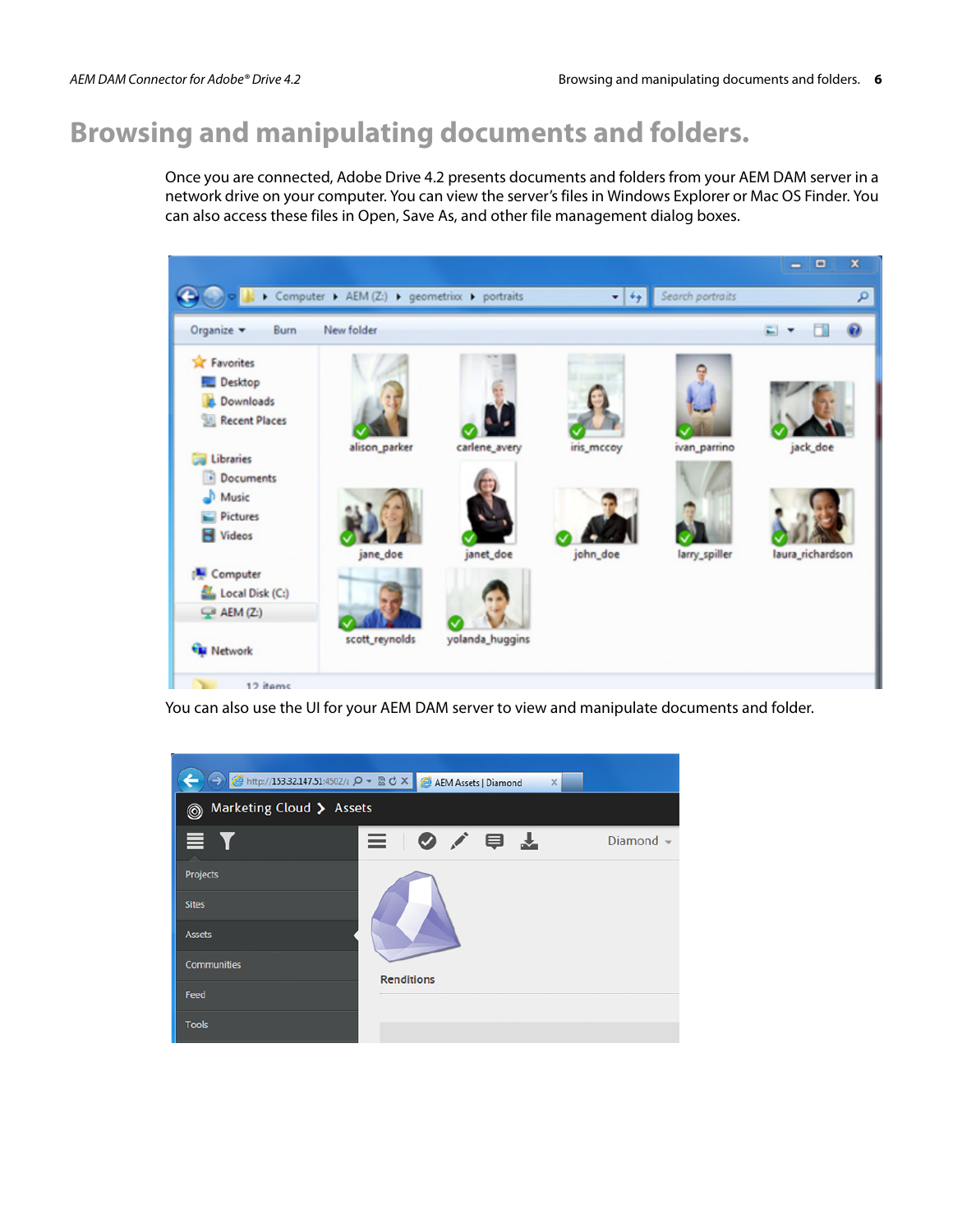## **Creating and deleting documents and folders**

CS6 applications Adobe Photoshop® , Adobe Illustrator® , Adobe InDesign® , and Adobe InCopy® allow you to check in documents directly to the AEM DAM server. In other applications you must save your document to the AEM DAM drive and use Windows Explorer, Mac OS Finder or Adobe Bridge to manually check in the file.

You can create new folders using Windows Explorer, Mac OS Finder or Adobe Bridge CS6 or using the Open, Save As, and other file management dialog boxes in an application.

You cannot create documents or folders at the root of the drive; you must save any new content under a folder in the root that already exists on the server. If you need to create new folders at the root location, you must use the UI provided by your AEM DAM server.

For example, to create a new document in the AEM DAM server from Photoshop:

- 1. Create a new document in Photoshop.
- 2. Choose **File > Check In**.
- 3. In the Save As dialog, navigate to the folder on the AEM DAM drive where you want to save the document.

| Save in:             | AEM-Server (Z:       | 0 1 1 1          |                    |
|----------------------|----------------------|------------------|--------------------|
|                      | Name                 | Date modified    | Type               |
|                      | geometrixx           | 2/8/2013 9:31 AM | File folder        |
| <b>Recent Places</b> | geometrixx-media     | 2/8/2013 9:31 AM | <b>File folder</b> |
|                      | geometrixx-outdoors  | 2/8/2013 9:31 AM | File folder        |
|                      | geometrixx-unlimited | 2/8/2013 9:31 AM | <b>File folder</b> |
| Desktop              | hierarchy            | 2/8/2013 9:33 AM | <b>File folder</b> |
| <b>College</b>       |                      |                  |                    |
| Libraries            |                      |                  |                    |

4. Enter a check-in comment when prompted, and click **OK**.

| Check In of "MyGreatImage.psd" |        |    |
|--------------------------------|--------|----|
| Version 1 comment:             |        |    |
| Changed background to red.     |        |    |
|                                | Cancel | OK |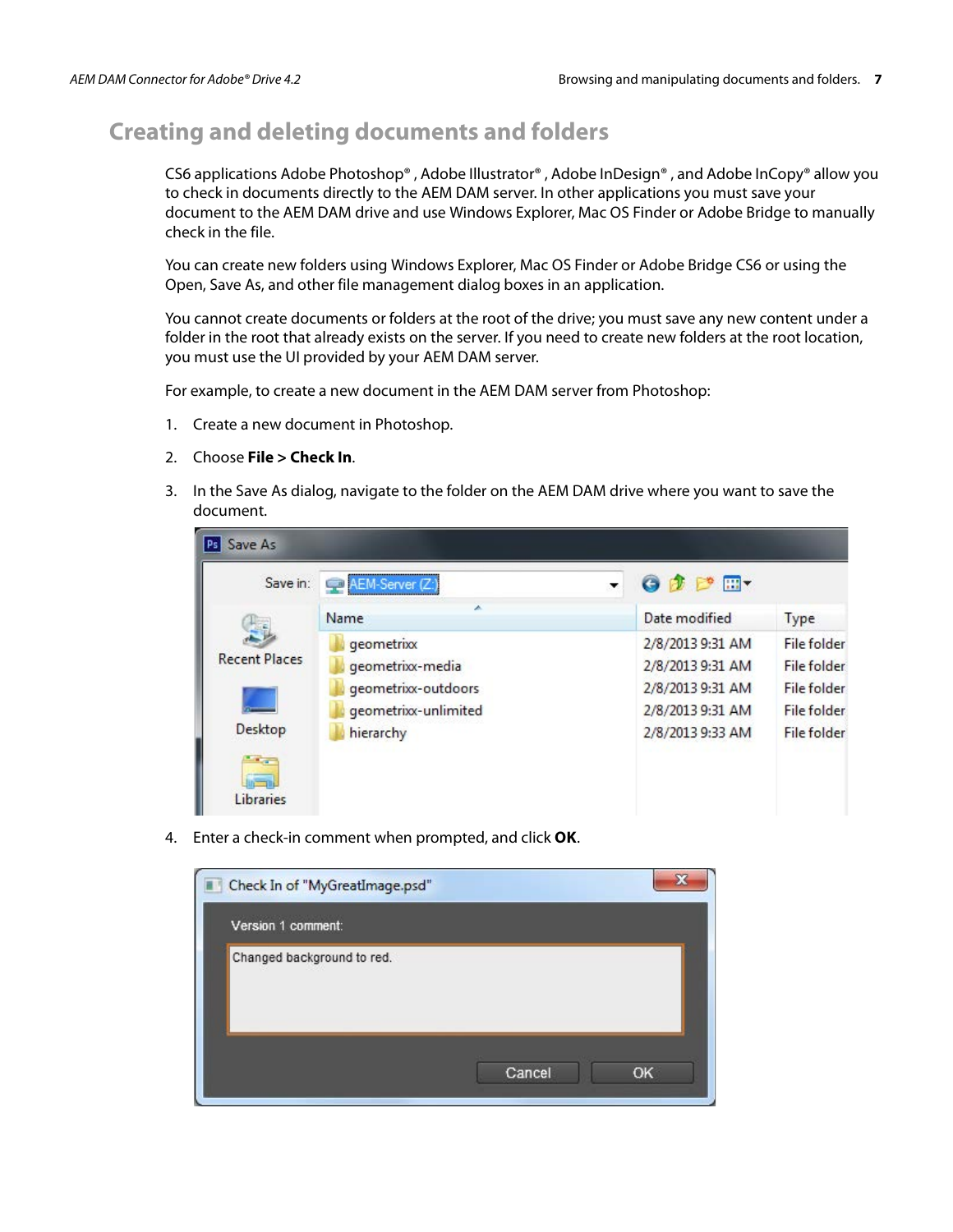Photoshop, Illustrator, InDesign, and InCopy display the file status in a status bar when you view or edit documents. Once the document is saved to the server, the file status changes to Up-to-Date.



## **Automatic check-in for new documents added from file system**

The Settings dialog includes the option "Enable automatic check-in for files added from Finder or Explorer". This option is selected by default; you can use the Settings dialog to add a default check-in comment.

If you do not disable the feature in the Settings dialog, new files that you create on a connected drive using Mac OS Finder or Windows Explorer are automatically checked in with the default comment.

Automatic check-in is not available for files added through Adobe Bridge, Adobe Photoshop, or Adobe InDesign or InCopy.

#### **Moving, copying documents and folders**

To move or copy documents or folders on the AEM DAM server:

#### **In Adobe Bridge:**

- Invoke the context menu (right-click in Windows or CTRL-click in Mac OS) for the document or folder.
- Choose **Move To** or **Copy To** from the context menu, then choose the destination folder.
	- $\triangleright$  Documents moved or copied in this way are automatically checked in.

#### **In Windows Explorer or Mac OS Finder:**

- ▶ Drag a document or folder to move it to a different location.
- CTRL-drag (in Windows) or OPTION-drag (in Mac OS) to copy to a new location.
	- $\triangleright$  If you move a document from the desktop to an AEM DAM drive this way, or copy any document to a new location, you must check it in explicitly.
	- $\triangleright$  You cannot move or copy documents or folders to the root of an AEM DAM drive.

#### **Renaming documents and folders**

In Adobe Bridge, Mac OS Finder or Windows Explorer, invoke the context menu (right-click in Windows or CTRL-click in Mac OS) for the document or folder, and choose **Rename**.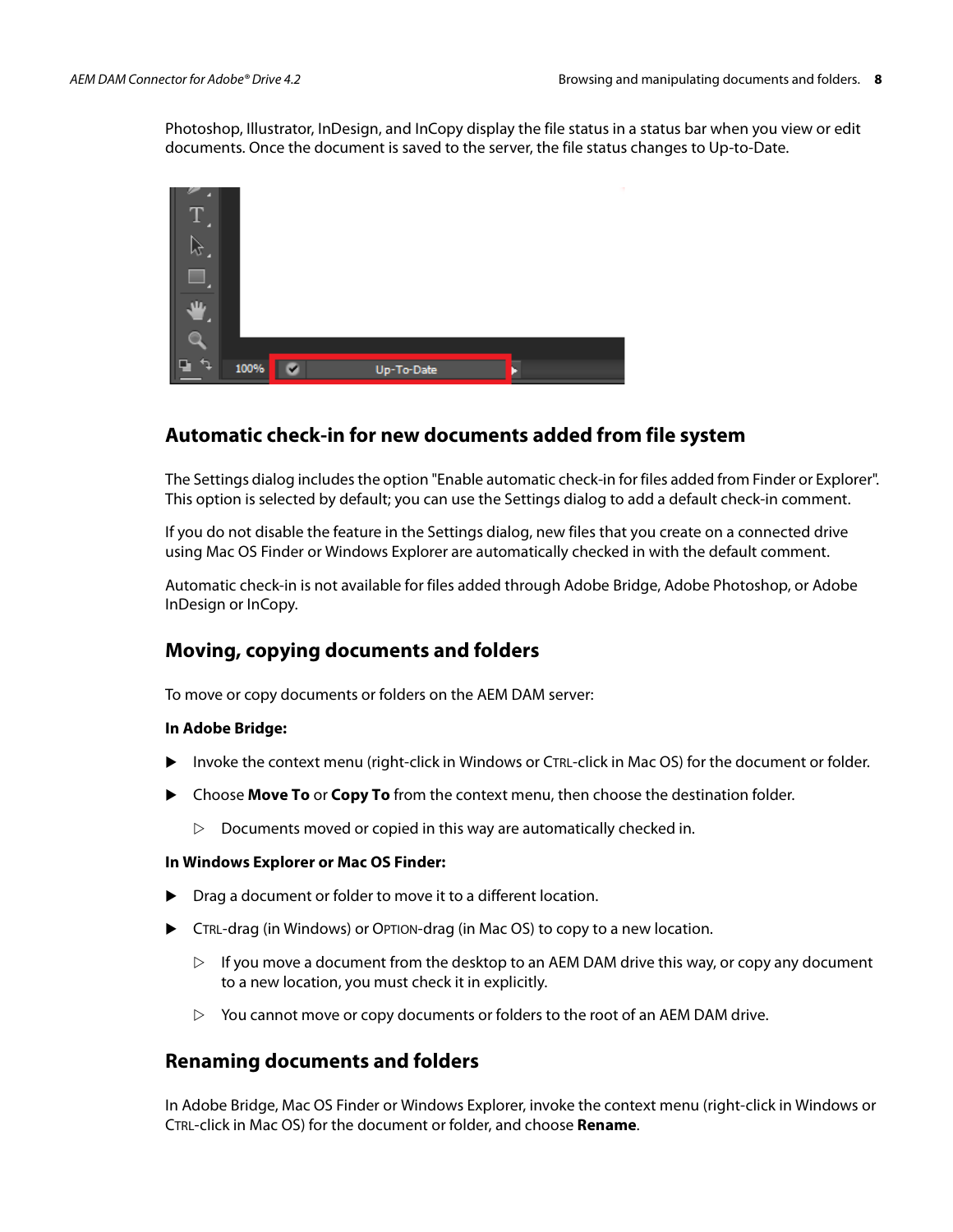You cannot rename documents or folders in the root of an AEM DAM drive.

#### **Deleting documents and folders**

- In Adobe Bridge, Mac OS Finder, or Windows Explorer, invoke the context menu (right-click in Windows or CTRL-click in Mac OS) for the document or folder, and choose **Delete**.
- You cannot delete documents or folders in the root of an AEM DAM drive.
- Deletion from an AEM DAM server is permanent; deleted files cannot be restored. The **Tools > Adobe Drive > Project Trash** option in Adobe Bridge, Recycle Bin in Windows, and Trash in Mac OS are not supported.

## **Working with XMP metadata**

When you are connected to an AEM DAM server, you use Adobe Bridge to view, edit, and search XMP metadata in managed assets.

You can view metadata directly through the Adobe Bridge menus and panels, or you can right-click the asset and choose File Info.

The Adobe Bridge Label menu gives you access to the view and edit rating and label information:

| Label |                 | Tools Window    | Help       |
|-------|-----------------|-----------------|------------|
|       | Rating          |                 |            |
|       | No Rating       |                 | $Ctrl + 0$ |
|       | Reject          |                 | $Alt+Del$  |
| ŵ     |                 |                 | $C$ trl +1 |
|       | **              |                 | $Ctrl + 2$ |
|       | ***             |                 | $Ctrl + 3$ |
|       | ****            |                 | $Ctrl + 4$ |
|       | *****           |                 | $Ctrl + 5$ |
|       |                 | Decrease Rating | $Ctrl +$ , |
|       | Increase Rating |                 | $Ctrl +$ . |
|       | Label           |                 |            |
|       | No Label        |                 |            |
|       | Select          |                 | $Ctrl + 6$ |
|       | Second          |                 | $Ctrl + 7$ |
|       | Approved        |                 | $Ctrl + 8$ |
|       | Review          |                 | $Ctrl + 9$ |
|       | To Do           |                 |            |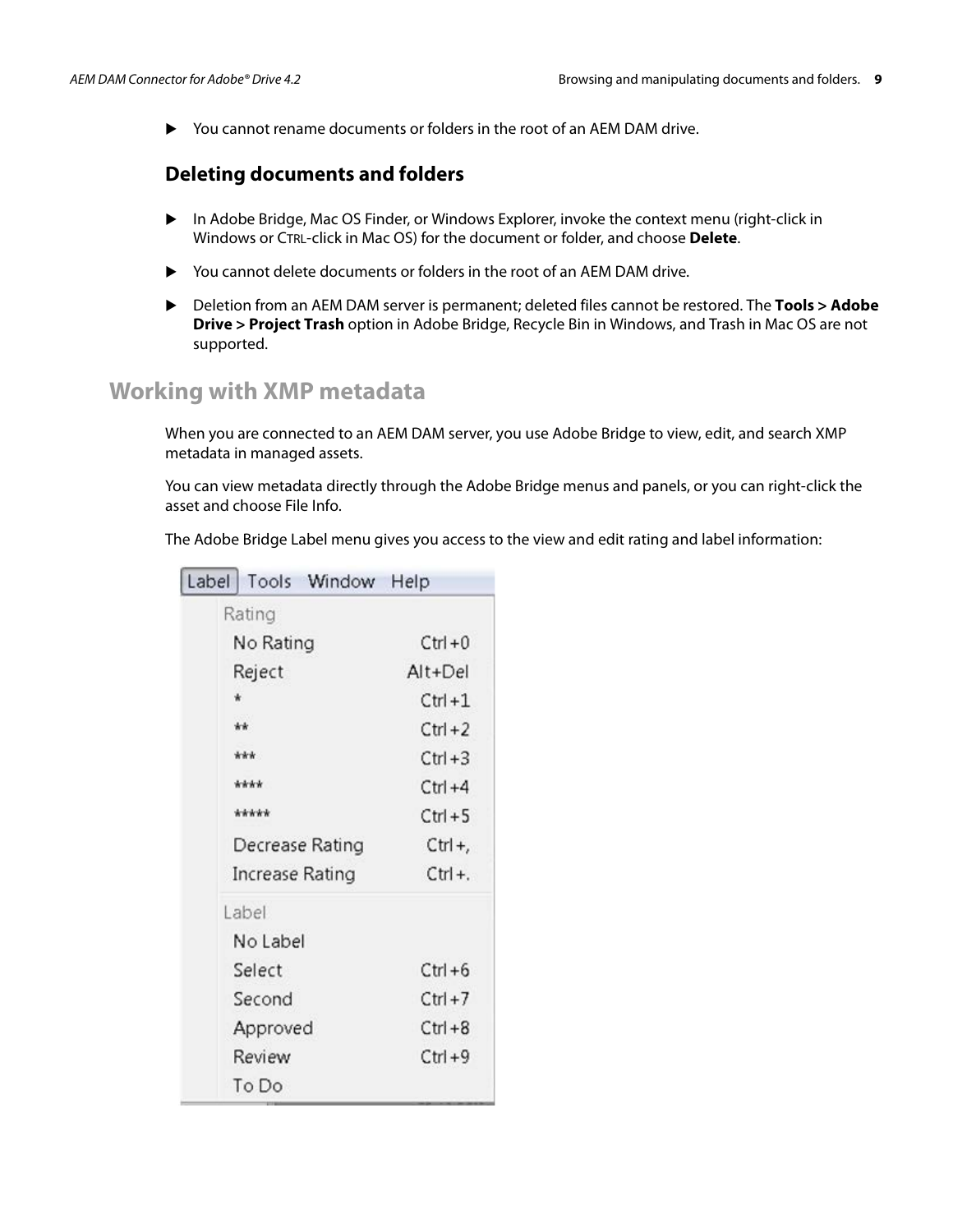For other XMP properties, use the Adobe Bridge Metadata and Keywords panels:

| <b>METADATA</b><br><b>KEYWORDS</b>      | 僵            |
|-----------------------------------------|--------------|
| Assigned Keywords: Birthday; Graduation |              |
| Events                                  | $\mathbf{3}$ |
| Birthday                                |              |
| Graduation                              |              |
| □ Wedding                               |              |
| $\Box$ People                           | $\mathbf{2}$ |
| Matthew                                 |              |
| $\Box$ Ryan                             |              |
| Places<br><b>All Cold</b>               | 5            |
| New York                                |              |
| $\Box$ Paris                            |              |
| San Francisco                           |              |
| San Jose                                |              |
| Tokyo                                   |              |

| <b>METADATA</b>  | <b>KEYWORDS</b>             |                                       |        |
|------------------|-----------------------------|---------------------------------------|--------|
| f/2.8            | $1/ -214748$                | 849 x 565                             |        |
|                  | --                          | 509 KB                                |        |
|                  | $IS0 -$                     | Untagged                              |        |
|                  | Dimensions 849 x 565        |                                       |        |
|                  | Color Profile Untagged      |                                       |        |
| <b>IPTC Core</b> |                             |                                       |        |
|                  | Camera Data (Exif)          |                                       |        |
|                  | <b>Exposure Mode</b> Auto   |                                       |        |
|                  | Focal Length 35.0 mm        |                                       |        |
|                  | Max Aperture Value f/2.8    |                                       |        |
|                  |                             | <b>Custom Rendered Normal Process</b> |        |
|                  | Scene Capture Type Standard |                                       |        |
|                  |                             | File Source Digital Camera            |        |
| <b>Audio</b>     |                             |                                       |        |
|                  | <b>Artist</b>               |                                       |        |
|                  | Album                       |                                       |        |
|                  | <b>Track Number</b>         |                                       |        |
|                  | <b>Genre</b>                |                                       |        |
|                  | <b>Composer</b>             |                                       | リソフツファ |
|                  | <b>Engineer</b>             |                                       |        |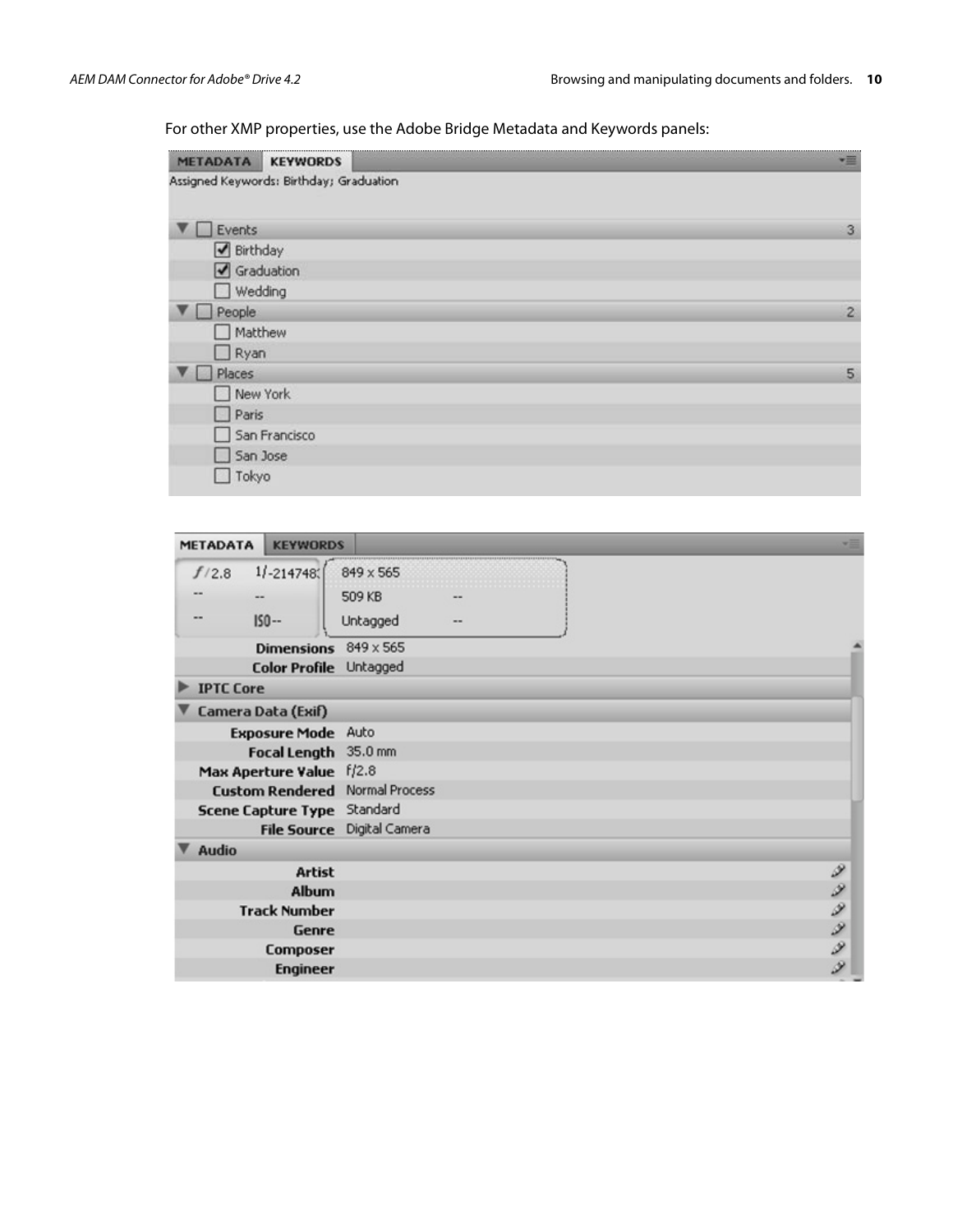The File Info dialog provides access to all XMP metadata properties:

| airport_gate.jpg                    |                                  |                          |                                                                |            |            |            |                                          |        |       |             |          |                 |           |   |
|-------------------------------------|----------------------------------|--------------------------|----------------------------------------------------------------|------------|------------|------------|------------------------------------------|--------|-------|-------------|----------|-----------------|-----------|---|
| Description                         | IPTC                             | <b>IPTC Extension</b>    | Camera Data                                                    | Video Data | Audio Data | Mobile SWF | Categories                               | Origin | DECOM | History     | Advanced | <b>Raw Data</b> |           | ◛ |
| Document Title: Walting at the Gate |                                  |                          |                                                                |            |            |            |                                          |        |       |             |          |                 |           |   |
| Author:                             |                                  |                          |                                                                |            |            |            |                                          |        |       |             |          |                 |           |   |
| Author Title:                       |                                  |                          |                                                                |            |            |            |                                          |        |       |             |          |                 |           |   |
| Description:                        |                                  |                          |                                                                |            |            |            |                                          |        |       |             |          |                 |           |   |
|                                     |                                  |                          |                                                                |            |            |            | points.                                  |        |       |             |          |                 |           |   |
|                                     | Raling 责 责 责 责 责                 |                          |                                                                |            |            |            |                                          |        |       |             |          |                 |           |   |
| Description Writer:<br>Keywords:    |                                  |                          |                                                                |            |            |            |                                          |        |       |             |          |                 |           |   |
|                                     |                                  |                          |                                                                |            |            |            |                                          |        |       |             |          |                 |           |   |
|                                     |                                  |                          | 4 Semicolons or commas can be used to separate multiple values |            |            |            |                                          |        |       |             |          |                 |           |   |
| Copyright Status: Uninown           |                                  | $\overline{\phantom{a}}$ |                                                                |            |            |            |                                          |        |       |             |          |                 |           |   |
| Copyright Notice:                   |                                  |                          |                                                                |            |            |            |                                          |        |       |             |          |                 |           |   |
|                                     |                                  |                          |                                                                |            |            |            | $\overline{\phantom{a}}$                 |        |       |             |          |                 |           |   |
| Copyright Info URL:                 |                                  |                          |                                                                |            |            |            |                                          |        |       |             |          |                 | Go To URL |   |
| Created:                            |                                  |                          |                                                                |            |            |            | Application: Adobe Photoshop CS4 Windows |        |       |             |          |                 |           |   |
|                                     | Modified: 4/29/2009 - 6:10:15 AM |                          |                                                                |            |            |            | Format: image/peg                        |        |       |             |          |                 |           |   |
|                                     |                                  |                          |                                                                |            |            |            |                                          |        |       |             |          |                 |           |   |
|                                     |                                  |                          |                                                                |            |            |            |                                          |        |       |             |          |                 |           |   |
|                                     |                                  |                          |                                                                |            |            |            |                                          |        |       |             |          |                 |           |   |
| owered By                           |                                  |                          |                                                                |            |            |            |                                          |        |       | Preferences | Import   | OK              | Cancel    |   |

#### **Searching documents and folders**

To search for a document or a folder on an AEM DAM server from Adobe Bridge:

- 1. Select Adobe Drive from the Favorites panel and open the folder in the AEM DAM drive you want to search.
- 2. Choose **Edit > Find.**
- 3. Choose search criteria by selecting options and limiters from the Criteria menus.
- 4. Enter search text in the box on the right. To add search criteria, click the plus sign (+). To remove search criteria, click the minus sign (-).
- 5. Choose an option from the Match menu to specify whether any or all criteria must be met.
- 6. Click **Find**.

The "Search includes all versions of a file" and "Search includes deleted files" options in the Find dialog are ignored.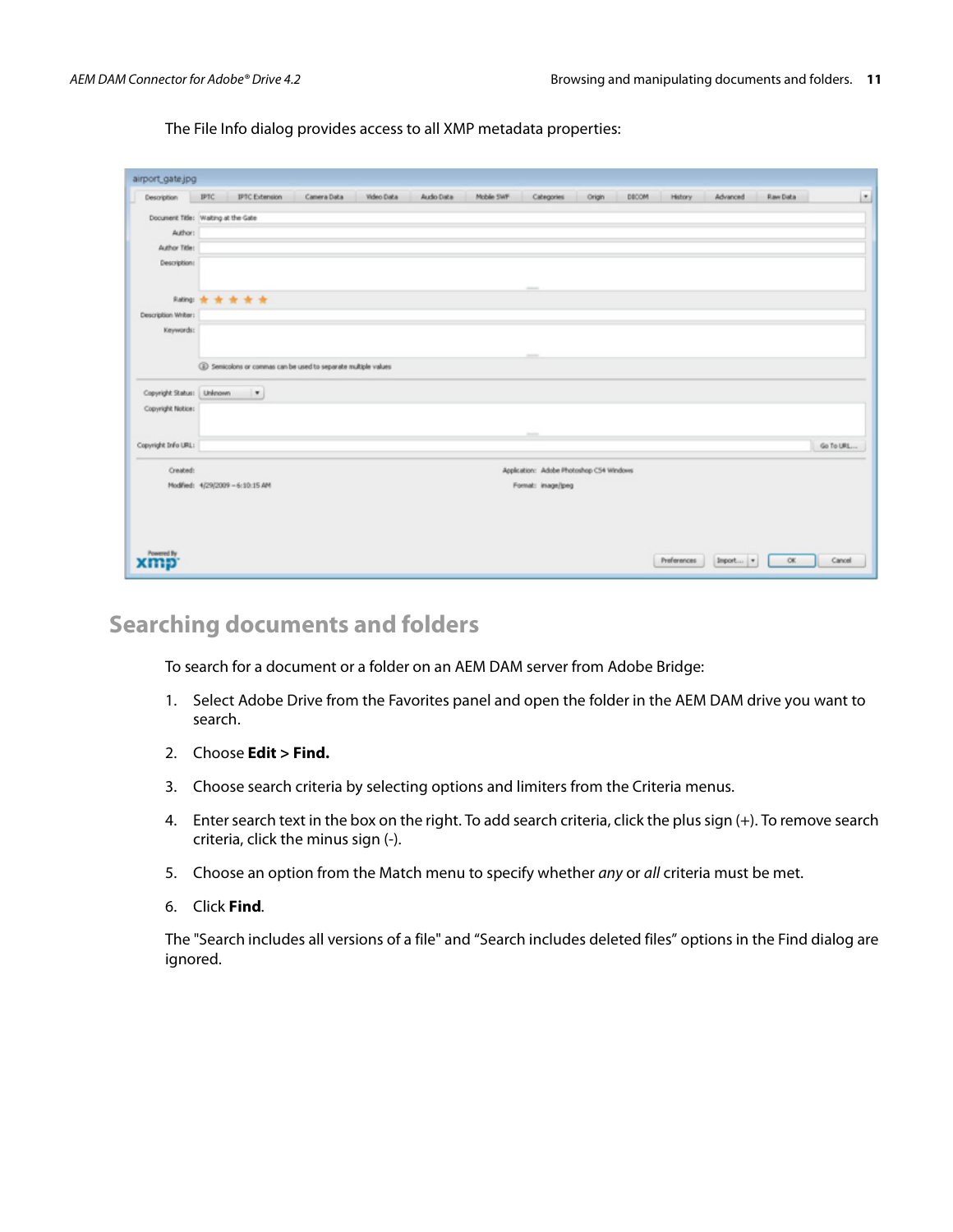| Find                                          | $\mathbf x$            |
|-----------------------------------------------|------------------------|
| Source<br>Look in: travel                     | ▼                      |
| Criteria<br>Keyword<br>▼                      | contains<br>$\pm$<br>▼ |
| Filename                                      | $\qquad \qquad -$      |
| Date Created<br>Date Modified<br>File Size    | ▼                      |
| Document Title                                | s of a file            |
| Keyword                                       | es                     |
| Label<br>Rating<br>Description                | Cancel<br>Find         |
| Checkin comment<br>Lock Owner<br>All Metadata |                        |

**NOTE:** You can search assets based on any metadata information except "File size", "Check in comment", or "Lock owner" (although these are listed in the search criteria).

## **Check-out and version management**

Adobe Photoshop, Adobe Illustrator, and Adobe InDesign or InCopy automatically check out a managed document when the first edit is made.

- Check the document in using the **File > Check In** menu.
- To cancel checkout, close the document and click **Don't Save** when prompted for whether changes should be saved.

In other applications, you must check out manually, modify and save the document and then check in manually.

 In Mac OS Finder or Windows Explorer, invoke the context menu (right-click in Windows or CTRL-click in Mac OS) and choose the desired action from the **Adobe Drive 4** menu (**Check Out**, **Check In**, or **Cancel Check Out**).

#### **Managing document versions**

All documents created or modified via the Adobe Experience Manager Digital Asset Management Connector are versioned. Versions track changes to a document. Each version is a snapshot of the document at a particular point in time. When you check a document in, you create a new version of the document on the AEM DAM server.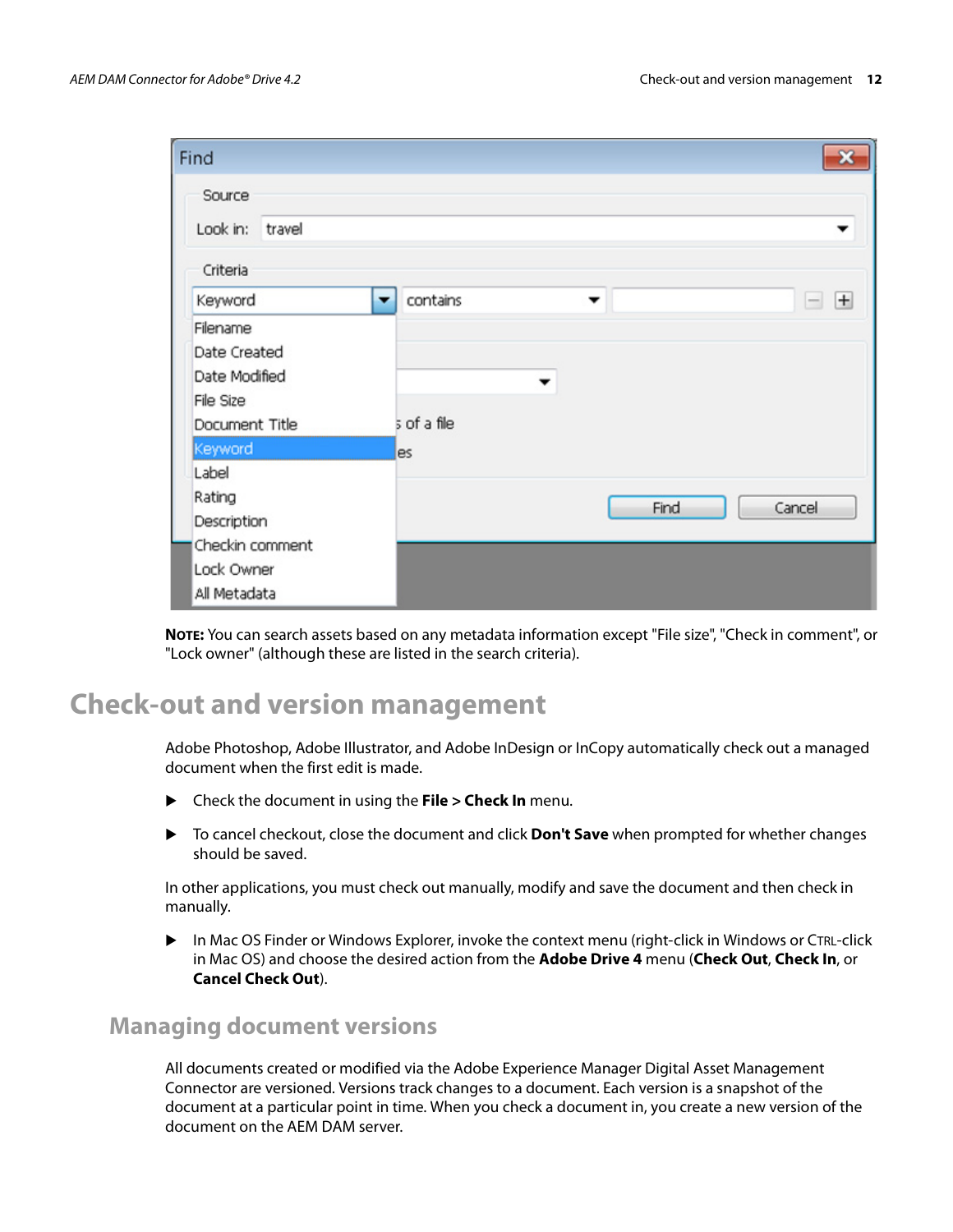In Adobe Photoshop, Adobe Illustrator, and Adobe InDesign or InCopy, use the **Show Versions** popup menu on the status bar to display the versions of a document in the Versions dialog.



 In Mac OS Finder or Windows Explorer, invoke the context menu (right-click in Windows or CTRL-click in Mac OS) for the document or folder, and choose **Adobe Drive 4 > Show Versions**.

| $\blacksquare$<br>Versions for "rfid.png" |                      |                         |                                               | $\mathbf{x}$     |
|-------------------------------------------|----------------------|-------------------------|-----------------------------------------------|------------------|
| <b>Current Version</b>                    |                      |                         |                                               |                  |
|                                           | Version:<br>Comment: | 4                       | system<br>Changed the color to yellow-orange  | 3/4/2013 2:35 PM |
| Past Versions                             |                      |                         |                                               |                  |
|                                           | Version:<br>Comment: | $\overline{\mathbf{3}}$ | system<br>Made the circuit color metal grey.  | 3/4/2013 2:32 PM |
|                                           | Version:<br>Comment: | $\overline{2}$          | system<br>Changed RFID circuit color to blue. | 3/4/2013 2:31 PM |

You can use this dialog to delete, promote and open selected versions.

You can also use the UI for the AEM DAM server to display versions of a document, or show different versions in Adobe Bridge. When multiple versions are shown in Adobe Bridge, the metadata associated with the currently selected version appears in the Metadata panel.

If you check out an unversioned document, checking in the edited document creates version 1of that document. If you cancel the checkout, the document remains unversioned.